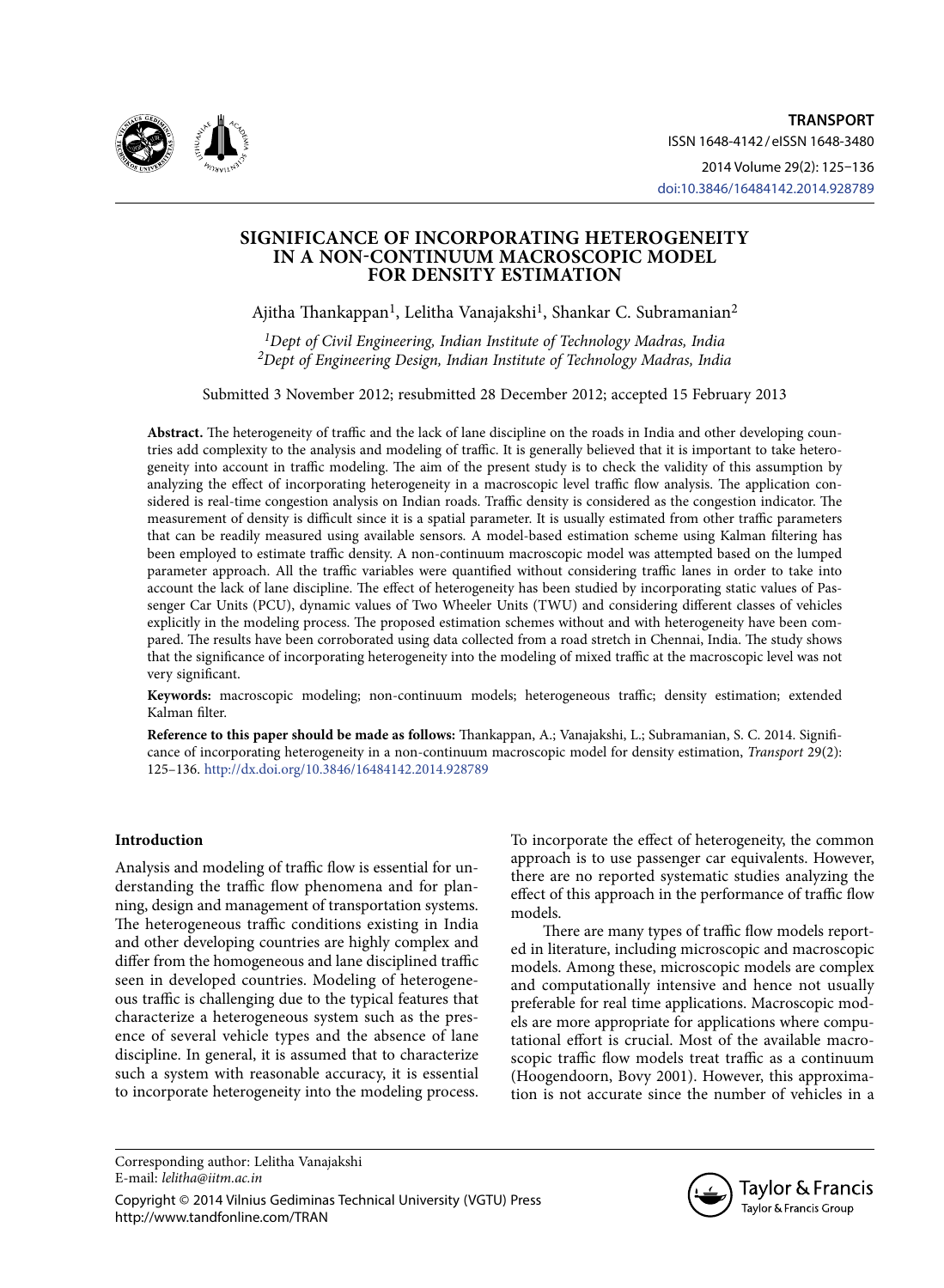road stretch is not sufficient enough to consider it as a continuum (Tyagi *et al.* 2009). Furthermore, the available macroscopic models may not be able to take into account some of the specific characteristics of Indian traffic such as absence of lane discipline and heterogeneity of traffic.

The studies reported on modeling of heterogeneous traffic are limited. The multi-class concept of incorporating heterogeneity has been used in a few traffic flow modeling studies by extending the continuum models developed for homogeneous traffic (Wong, Wong 2002; Logghe, Immers 2003; Tang *et al.* 2009). In India, apart from a few preliminary studies on macroscopic modeling (Padiath *et al.* 2009, 2010; Anand *et al.* 2011), there are no comprehensive studies in this respect. None of them analyzed the effect of incorporating heterogeneity of traffic in characterizing Indian traffic and evaluated its performance for real-time applications.

This study presents a non-continuum based lumped parameter macroscopic traffic flow model for the estimation of traffic density (the number of vehicles occupying a given length of roadway) under heterogeneous traffic conditions. Mathematical models of dynamic systems are typically used for estimation and control applications. The scope of the present study is to develop a density estimation scheme using a mathematical model for the traffic flow. The aspect of control of the present traffic system (a relevant study can be seen in Péter (2012)) investigated as part of a future study.

A model-based approach using techniques such as the Kalman filter is appropriate for traffic flow modeling applications that require estimation of traffic density, due to its ability to account for the uncertainty associated with the traffic flow phenomena. This is particularly relevant to heterogeneous traffic conditions where the randomness associated with traffic is high. Another advantage of this approach is that, it is recursive in nature, so that, unlike other historic methods, there is no need for a historic database. This is advantageous in places like India, where a database is not available due to absence of traffic sensors.

The base equation of the model proposed in this study has been formulated based on the conservation of vehicles inside a section of roadway and the auxiliary equation has been formulated using steady-state speeddensity relationships developed for the traffic under study. The two important spatial parameters – density and aggregate space-mean speed – that characterize traffic flow have been considered as the variables to be estimated in this model.

In order to account for the lack of lane discipline, all traffic variables have been quantified without considering traffic lanes. Thus, the model was first developed without considering heterogeneity and then heterogeneity was incorporated at an aggregate level by converting the heterogeneous traffic into a homogeneous equivalent as well as by including explicitly the different classes of vehicles into the model. In order to aggregate the heterogeneous traffic into a homogeneous equivalent, both static values of Passenger Car Units (PCU) and dynamic values of Two Wheeler Units (TWU) were used. Using these models, estimation schemes have been developed based on the Kalman filtering technique. The proposed schemes have been corroborated using data collected from sections along an urban arterial in Chennai and finally the significance of incorporating heterogeneity at a macroscopic level has been evaluated based on the performance of these estimation schemes.

#### **1. The Proposed Non-Continuum Model**

A non-continuum model has been proposed in this study for characterizing the system. The model was formulated based on the lumped parameter approach. Here, the physical system under study is divided into lumps or segments and within each segment, the aggregate characteristics such as velocity, pressure, density etc., may vary with time, but are assumed to be uniform over the segment. When this is applied to roadways, within a small section of roadway, the spatial variation of traffic variables (such as density, speed, etc.) is neglected and it is assumed that the variables depend only on time. A reasonable section length for this assumption to hold good is about 1–1.5 km, the usual spacing between automated data collection sensors. The section length *L* in this study has therefore been selected in this range. To apply this procedure to longer roadways, the section can be divided into sub-sections of lengths in this range. The lumped parameter approach results in the governing equations of the model being ordinary differential equations (in the continuous time domain) and ordinary difference equations (in the discrete time domain).

In order to formulate the model equations, a typical road segment between two data collection points, having a length *L*, is considered as shown in Fig. 1.

The density and the average space mean speed of traffic, which are two spatial parameters difficult to measure from field, were considered as the macroscopic state variables in this study. The governing equation for density was formulated based on the conservation of vehicles inside the section as follows.

Let *N*(*k*) denote the number of vehicles inside the section at the *k*th instant of time. Then, the conservation of vehicles inside the section for a time step of *h* can be described as:

$$
N(k+1) = N(k) + h(q_{en}(k) - q_{ex}(k) + q_{side}(k)), \quad (1)
$$

where:  $q_{en}(k)$  is the flow rate at which vehicles are entering into the section;  $q_{ex}(k)$  is the flow rate at which vehicles are exiting from the section;  $q_{side}(k)$  is the net flow rate at which the vehicles are entering into the section from the side road in the time interval (*k*, *k+*1).



**Fig. 1.** Schematic diagram of a typical road section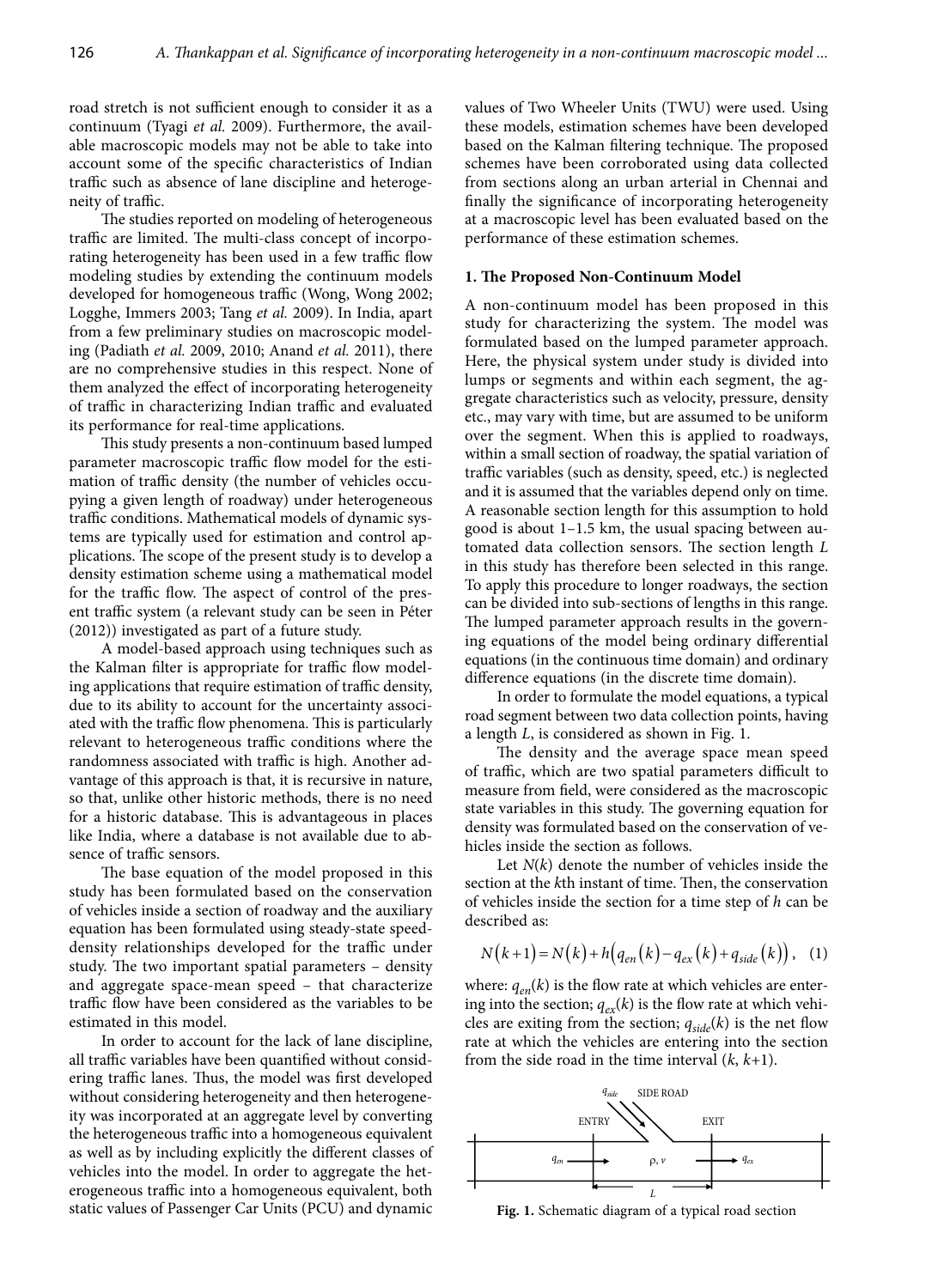Dividing Equation (1) by the length of the section *L*  results in the governing equation for density as:

$$
\rho(k+1) = \rho(k) + h(q_{en}(k) - q_{ex}(k) + q_{side}(k)), \tag{2}
$$

where:  $\rho(k + 1)$  denotes the density inside the section at the  $(k + 1)$ th instant of time.

The above equation solely depends on the measured values of flow rates at which vehicles are entering into the section, exiting from the section and the net flow rate at which vehicles are entering into the section from side road. Thus, the accuracy of the methodology depends heavily on the accuracy of the measured flow values. If the sensors work perfectly, this method is appropriate. However, in reality, the sensors may not always work perfectly (Chen, May 1987; Turner *et al.*  2000; Vanajakshi, Rilett 2004). When there is a sensor malfunction, the flow data is affected more than other parameters such as speed and occupancy because flow data are reported as a *cumulative* number, whereas speed and occupancy data are *averaged* over the accumulation time interval. Hence, the effect of a sensor malfunction, such as missing vehicles, has less impact on speed and occupancy in comparison to flow data. This is a serious issue for Indian traffic conditions where none of the existing automated sensors can count all the parallel moving vehicles within the same lane. Average speed is a variable that can be obtained more accurately, especially under congested Indian traffic conditions. In the present study, the exit end of the section was assumed to experience more congestion due to the proximity to a signal downstream than other sections and hence prone to flow measurement errors. Hence,  $q_{ex}$  in the above equation was written in terms of the average space-mean speed *v* using the fundamental equation of traffic flow as:

$$
q_{ex}(k) = \rho(k) \cdot v(k). \tag{3}
$$

Substituting Equation (3) in Equation (2) resulted in:

$$
\rho(k+1) = \rho(k) + \frac{h}{L} \times
$$
  
\n
$$
(q_{en}(k) - \rho(k) \cdot v(k) + q_{side}(k)),
$$
\n(4)

where:  $\rho(k + 1)$  denotes the density inside the section at the  $(k + 1)$ th instant of time. This substitution can be made for the end that is more congested, which in this case is the exit location.

The governing equation for average space mean speed of vehicles inside the section was formulated as a dynamic speed equation by incorporating a steady state speed-density relationship developed for the traffic being analyzed. The optimum relation was chosen based on the motive of minimizing the error *e* between the speed values estimated using this steady state speeddensity relation *v*(ρ) and the observed speed values *v,*  that is,  $e=v(\rho) - v$ . The time evolution of this error was hypothesized to be governed by:

$$
\frac{de}{dt} = -a \cdot e(t),\tag{5}
$$

where: the parameter *a* is selected to be positive.

This equation is a linear homogeneous Ordinary Differential Equation (ODE) with a unique solution,  $e(t) = e(0) \cdot \exp(-a \cdot t)$ , (Coddington 1989), where  $e(0)$ is the initial error (can be either positive or negative), which will converge to zero with time. Although there may be other choices for describing the time evolution of the error function, an exponentially decaying error function has been chosen in this study since its performance will be comparably good to any alternate choice. This approach has been applied in other studies involving the dynamical systems approach (Ioannou, Chien 1993; Swaroop *et al.* 1994).

Substituting  $e=v(\rho)-v$  in Equation (5) and re-arranging resulted in:

$$
\frac{d(v(\rho))}{d\rho} \frac{d\rho}{dt} - \frac{dv}{dt} = -a \cdot (v(\rho) - v).
$$
 (6)

Discretizing Equation (6) using a time step *h* resulted in:

$$
\frac{d(v(\rho))}{d\rho} \cdot \frac{(\rho(k+1) - \rho(k))}{h} - \frac{(v(k+1) - v(k))}{h} = -a \cdot (v(\rho) - v).
$$
\nSubstituting

\n(7)

Substituting:

$$
\frac{\rho(k+1)-\rho(k)}{h} = \frac{1}{L}(q_{en}(k)-\rho(k)\cdot v(k)+q_{side}(k))
$$

from Equation (4), the dynamic speed equation (that is, the equation governing the evolution of speed) can be obtained as:

$$
v(k+1) = v(k) + a \cdot h \cdot (v(\rho) - v(k)) + \frac{h}{L} \times
$$
  

$$
\frac{d(v(\rho))}{d\rho} \cdot (q_{en}(k) - \rho(k) \cdot v(k) + q_{side}(k)).
$$
 (8)

The general formulation of the lumped parameter model is represented by Equations (4) and (5). Here the heterogeneity of traffic was not explicitly considered. The site specific speed density relationship *v*(ρ) was also developed without considering heterogeneity and incorporated in Equation (8). A brief description of the developed speed density relation and the details on incorporating it in Equation (8) is provided below.

Based on the field data collected from locations along the study stretch on Rajiv Gandhi road in Chennai, India, the best fitting speed density relation was identified empirically (base work of this can be found at Thankappan, Vanajakshi (2012)). To take into account the lack of lane discipline, the roadway was analyzed without considering the traffic lanes and hence flow was expressed in [veh/hr] and density in [veh/km]. Using this data, the best fitting traffic stream model was found to be a two-regime relationship of the form:

$$
\begin{cases}\nv = v_f \cdot \exp\left(-0.5 \cdot \left(\frac{\rho}{\rho_{cr}}\right)^2\right) & \text{for } 0 \le \rho \le \rho_{cr}; \\
v = C \cdot \left(\frac{\rho_j}{\rho} - 1\right) & \text{for } \rho_{cr} \le \rho \le \rho_j.\n\end{cases}
$$
\n(9)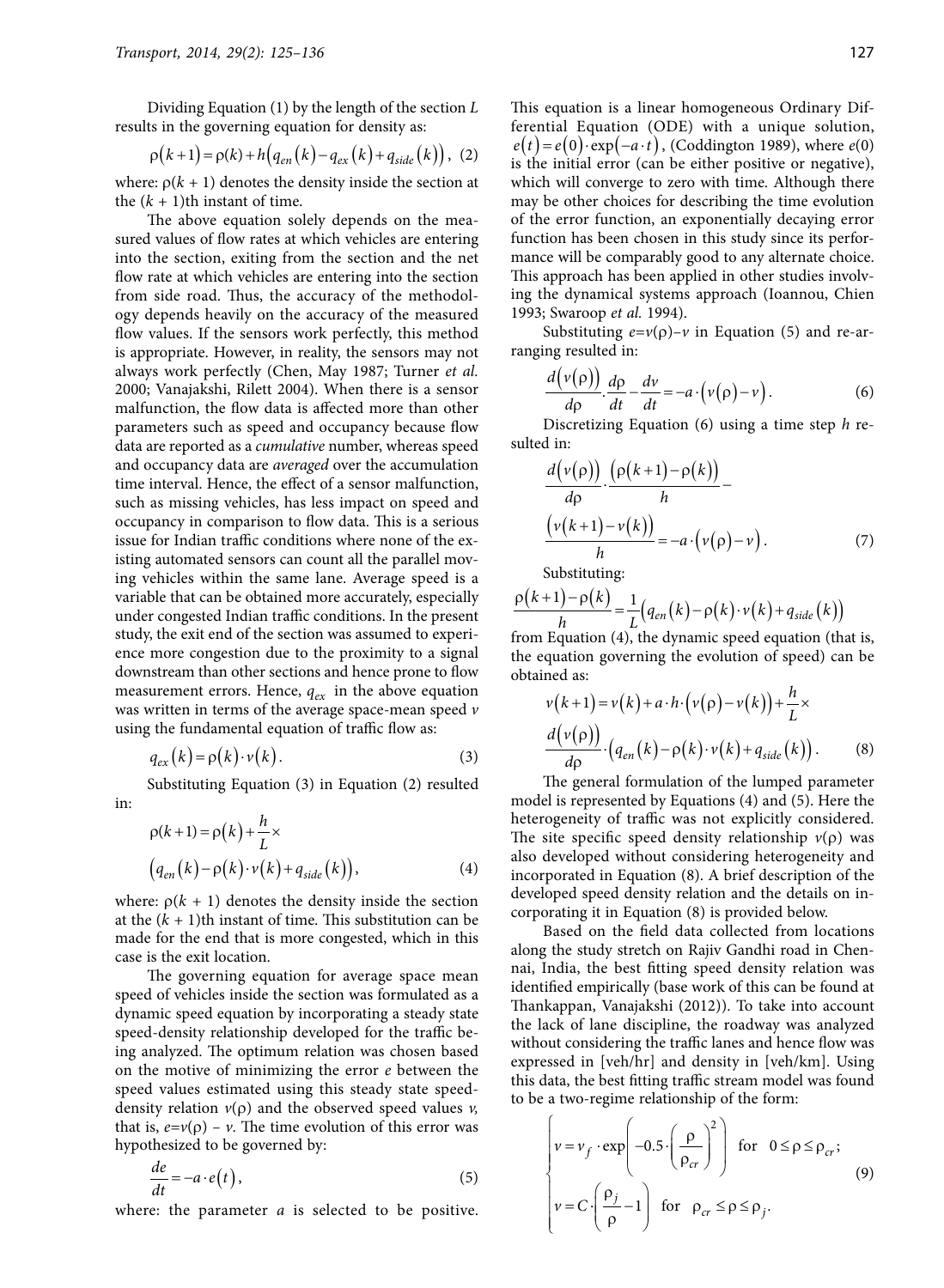where:  $v_f$  is the free flow speed;  $\rho_{cr}$  indicates the critical density (density at maximum flow);  $\rho_j$  represents the jam density and *C* is a model parameter.

A plot of the predicted values from this stream model against the observed values from field is shown in Fig. 2. Values of the model parameters are shown in Table 1.

Incorporating Equation (9) in Equation (8), the dynamic speed equation reduced to:

$$
\begin{cases} v(k+1) = v(k) + comp_1 & \text{for } 0 \le \rho(k) \le \rho_{cr}; \\ v(k+1) = v(k) + comp_2 & \text{for } \rho_{cr} \le \rho(k) \le \rho_j, \end{cases}
$$
 (10)

where:

 $\boldsymbol{0}$ 10

20

$$
comp_1 = a \cdot h \cdot \left( v_f \cdot \exp\left(-0.5 \cdot \left(\frac{\rho(k)}{\rho_{cr}}\right)^2\right) - v(k)\right) - \frac{v_f \cdot h \cdot \rho(k)}{\left(\rho_{cr}\right)^2 \cdot L} \cdot \exp\left(-0.5 \cdot \left(\frac{\rho(k)}{\rho_{cr}}\right)^2\right) \times \frac{\left(q_{en}(k) - \rho(k) \cdot v(k) \cdot q_{side}(k)\right);}{\left(q_{en}(k) - \rho(k) \cdot v(k) \cdot q_{side}(k)\right);}
$$
\n
$$
comp_2 = a \cdot h \cdot \left(C\left(\frac{\rho_j}{\rho(k)} - 1\right) - v(k)\right) - \frac{C \cdot \rho_j \cdot h}{L \cdot \left(\rho(k)\right)^2} \cdot \left(q_{en}(k) - \rho(k) \cdot v(k) + q_{side}(k)\right).
$$
\n
$$
\begin{array}{c}\n\pi_0 \\
\pi_1 \\
\pi_2 \\
\pi_3 \\
\pi_4 \\
\pi_5 \\
\pi_6\n\end{array}
$$
\n
$$
\begin{array}{c}\n\pi_1 \\
\pi_2 \\
\pi_3 \\
\pi_4 \\
\pi_5 \\
\pi_6\n\end{array}
$$

values from field

Density, veh/km

0 100 200 300 400 500 600 700

Thus, the complete model for traffic without considering heterogeneity can be represented by Equation (4) and Equation (10).

### **2. Incorporation of Heterogeneity into the Model**

The above model was subsequently modified to incorporate heterogeneity in different ways as explained below.

## **2.1. Use of Static Passenger Car Units**

One common way to consider different categories of vehicles in a traffic stream is to convert them into a homogeneous equivalent using either static values of PCU or dynamic values of PCU and this approach has been applied in this study. The static values of PCU recommended by Indian Road Congress (IRC 1990) were used first to convert the heterogeneous traffic into a homogeneous equivalent. Thus, in Equations (4) and (8) traffic flow was considered in [PCU/hr] and traffic density in [PCU/km]. The site specific speed density relationship  $v(\rho)$  developed using the data converted into a common unit using static values of PCU was incorporated in Equation (8). During development of the equation for  $v(\rho)$  in this case, the data were measured separately for different categories of vehicles and then converted into static PCU units. Three vehicle groups were considered: Two Wheelers (TWs), Three Wheelers (ThWs) and Four Wheelers (FWs). TWs included motorcycles, scooters and mopeds, ThWs included auto-rickshaws and small three wheeled tempos, and FWs included light passenger cars and heavy commercial vehicles. Based on availability of data, the model can be extended easily to incorporate more classes. Table 2 presents the values of PCU recommended by Indian Roads Congress (IRC 1990) that have been used in this study (IRC 1990). The average traffic composition of different vehicles present in the study stretch were observed to be around 51%, 7%, 34%, 6% and 2% of TWs, ThWs (auto rickshaw), passenger cars, light commercial vehicles and heavy commercial vehicles (buses and trucks) respectively. In this study, a weighted average value of PCU was calculated for FWs, considering the proportion of different categories of vehicles coming under the category of FWs **Fig. 2.** Plot of developed stream model against the observed as the weights. The functional forms of the speed-den-

|                                                 |         | Parameters    |                            |              |             |  |
|-------------------------------------------------|---------|---------------|----------------------------|--------------|-------------|--|
| Category                                        |         | $v_f$ [km/hr] | $\rho_i$<br>$\rho_{cr}$    |              | $C$ [km/hr] |  |
| Data without considering heterogeneity          |         | 53.58         | 157 veh/km                 | $665$ veh/km | 11.74       |  |
| Data converted in to static PCU units           |         | 53.86         | 149 PCU/km                 | 602 PCU/km   | 12.15       |  |
| Data converted in to dynamic TWU units          |         | 52.54         | 600 TWU/km                 | 5800 TWU/km  | 4.63        |  |
|                                                 | Class 1 | 51.93         | 97 TW/km                   | 375 TW/km    | 12.06       |  |
| Classified data without considering interaction | Class 2 | 41.56         | 15 ThW/km                  | 49 ThW/km    | 15.17       |  |
|                                                 | Class 3 | 57.30         | 63 FW/km                   | 250 FW/km    | 12.58       |  |
|                                                 | Class 1 | 52.58         |                            |              | 11.94       |  |
| Classified data with considering interaction    | Class 2 | 43.24         | 157 veh/km<br>$674$ veh/km |              | 9.83        |  |
|                                                 | Class 3 | 57.72         |                            |              | 11.04       |  |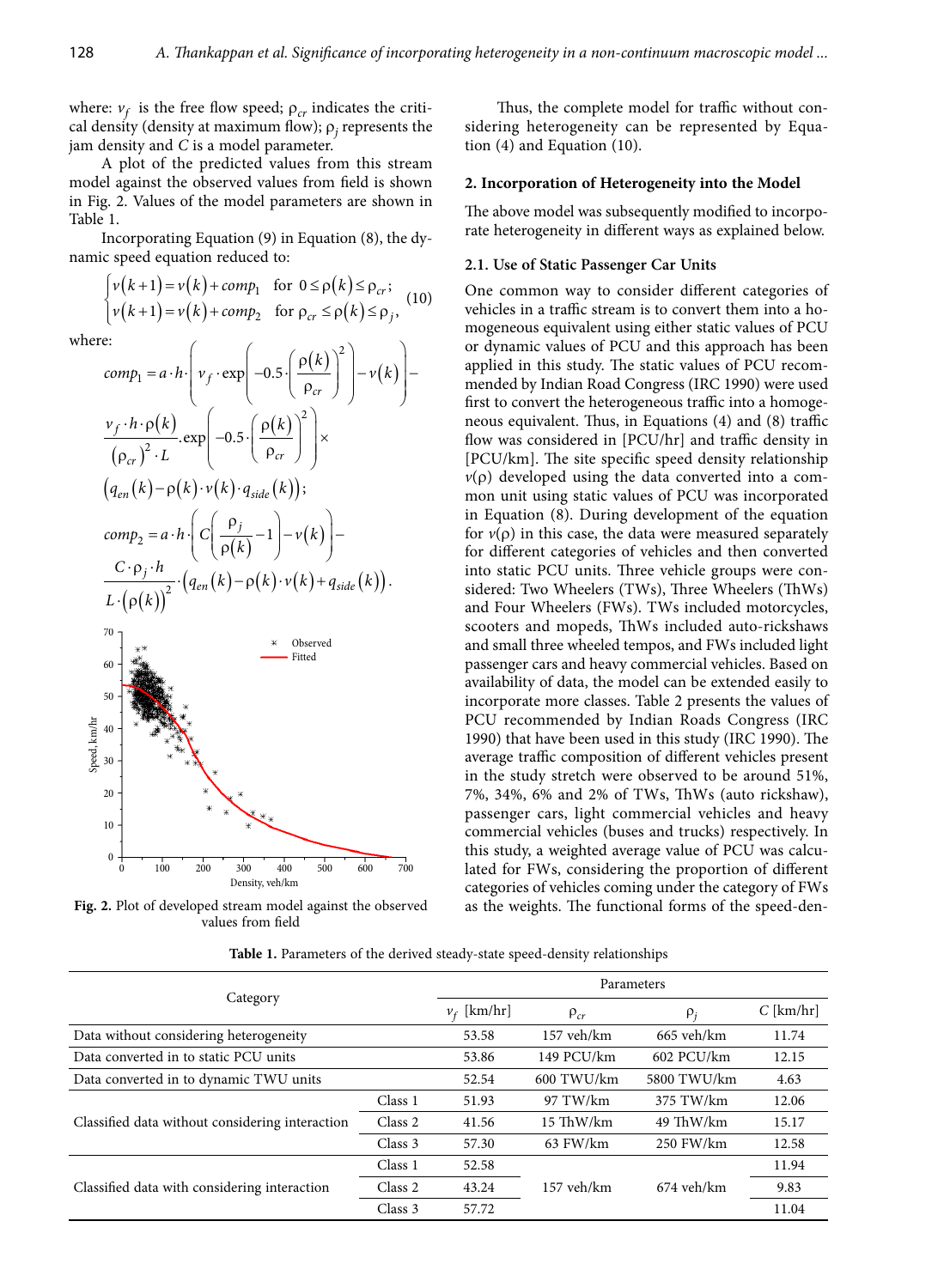| <b>Table 2.</b> Recommended PCU values of vehicles on urban |
|-------------------------------------------------------------|
| roads by IRC (1990)                                         |

|                                          | Equivalent PCU values                                       |               |  |  |
|------------------------------------------|-------------------------------------------------------------|---------------|--|--|
| Vehicle type                             | Percentage composition of vehicle<br>type in traffic stream |               |  |  |
|                                          | 5%                                                          | 10% and above |  |  |
| <b>Fast Vehicles:</b>                    |                                                             |               |  |  |
| 1. Two Wheeler Motor<br>Cycle or Scooter | 0.5                                                         | 0.75          |  |  |
| 2. Passenger Car,<br>Pick-up Van         | 1.0                                                         | 1.0           |  |  |
| 3. Auto-rickshaw                         | 1.2                                                         | 2.0           |  |  |
| 4. Light Commercial<br>Vehicle           | 1.4                                                         | 1.2           |  |  |
| 5. Truck or Bus                          | 2.2                                                         | 3.7           |  |  |
| 6. Agricultural Tractor<br>Trailer       | 4.0                                                         | 5.0           |  |  |
| <b>Slow Vehicles:</b>                    |                                                             |               |  |  |
| 1. Cycle                                 | 0.4                                                         | 0.5           |  |  |
| 2. Cycle Rickshaw                        | 1.5                                                         | 2.0           |  |  |
| 3. Tonga (Horse<br>Drawn Vehicle)        | 1.5                                                         | 2.0           |  |  |
| 4. Hand Cart                             | 2.0                                                         | 3.0           |  |  |

sity relationship and dynamic speed equation for this PCU converted data were obtained similar to the case without considering heterogeneity. Various parameters associated with this relationship are shown in Table 1.

Thus, the complete model formulation after incorporating static PCU was represented by Equation (4) and Equation (10) with flow rates and density expressed in [PCU/hr] and [PCU/km] respectively and with the parameters developed using the PCU converted data.

# **2.2. Use of Dynamic Two Wheeler Units**

The next approach was the use of dynamic values of equivalents to aggregate the heterogeneous traffic into a homogeneous one, since the equivalency factor for a vehicle type is not a static factor as is usually assumed (Chandra *et al.* 1995). The dynamic values of the equivalency factors used in this study were developed based on the formula for dynamic PCU proposed by Chandra *et al.* (1995), which is considered to be most suitable for mixed traffic conditions in India (Chandra, Kumar 2003). According to Chandra *et al.* (1995), the PCU value for different vehicles under mixed traffic situation is directly proportional to the speed ratio and inversely proportional to the space occupancy ratio with respect to a car, which is taken as the reference vehicle. Thus,

$$
PCU_i = \frac{\left(\frac{v_c}{v_i}\right)}{\left(\frac{A_c}{A_i}\right)},\tag{11}
$$

where: PCU*<sup>i</sup>* indicates the dynamic passenger car unit for the *i*th category of vehicle;  $v_c/v_i$  is the speed ratio for the car to the *i*th vehicle;  $A_c/A_i$  is space ratio for the car to the *i*th vehicle.

In the present study, the motorized two wheeler is considered as the reference vehicle, since the proportion of two wheelers is observed to be more than 50% of the composition in the study stretch. Hence, Equation (11) was modified to incorporate this change and the formula for calculating the dynamic TWU values was obtained as:

$$
TWU_i = \frac{\left(\frac{\nu_{TW}}{\nu_i}\right)}{\left(\frac{A_{TW}}{A_i}\right)},
$$
\n(12)

where: TWU*<sup>i</sup>* indicates the dynamic TWU for the *i*th category of vehicle;  $v_W/v_i$  is the speed ratio for (Two Wheelers) TW to the *i*th vehicle;  $A_W/A_i$  is space ratio for TW to the *i*th vehicle. The vehicle dimensions for calculating the space ratios for the different categories of vehicles were adopted from an earlier study conducted in Chennai (Arasan, Krishnamurthy 2008). For the FW category, weighted average values of area were used using the proportions of different categories of vehicles coming under this category as weights.

Equations (4) and (8) were modified to incorporate the heterogeneity in terms of this dynamic TWU. The governing equation for density (Equation (4)) was modified by expressing the flow rates in terms of the dynamic TWU equivalents indicated by Equation (12) and was obtained as:

$$
\rho(k+1) = \rho(k) + \frac{h}{L} \times
$$
\n
$$
\left(q_{en}^{1}(k) + q_{en}^{2}(k) \cdot \frac{\left(\frac{v_{1}(k)}{v_{2}(k)}\right)}{\left(\frac{A_{1}}{A_{2}}\right)}\right) +
$$
\n
$$
q_{en}^{3}(k) \cdot \frac{\left(\frac{v_{1}(k)}{v_{3}(k)}\right)}{\left(\frac{A_{1}}{A_{3}}\right)} - \rho(k) \cdot v(k) + q_{side}^{1}(k) +
$$
\n
$$
q_{side}^{2}(k) \cdot \frac{\left(\frac{v_{1}(k)}{v_{2}(k)}\right)}{\left(\frac{A_{1}}{A_{2}}\right)} + q_{side}^{3}(k) \cdot \frac{\left(\frac{v_{1}(k)}{v_{3}(k)}\right)}{\left(\frac{A_{1}}{A_{3}}\right)}\right). \tag{13}
$$

The dynamic equation for speed (Equation (8)) was modified by incorporating the steady-state speed-density relationship derived from the empirical data converted using the dynamic TWU units. This relationship was also obtained in a similar form as indicated in Equation (9), where  $\rho$  is in [TWU/km]. The corresponding parameters obtained are shown in Table 1.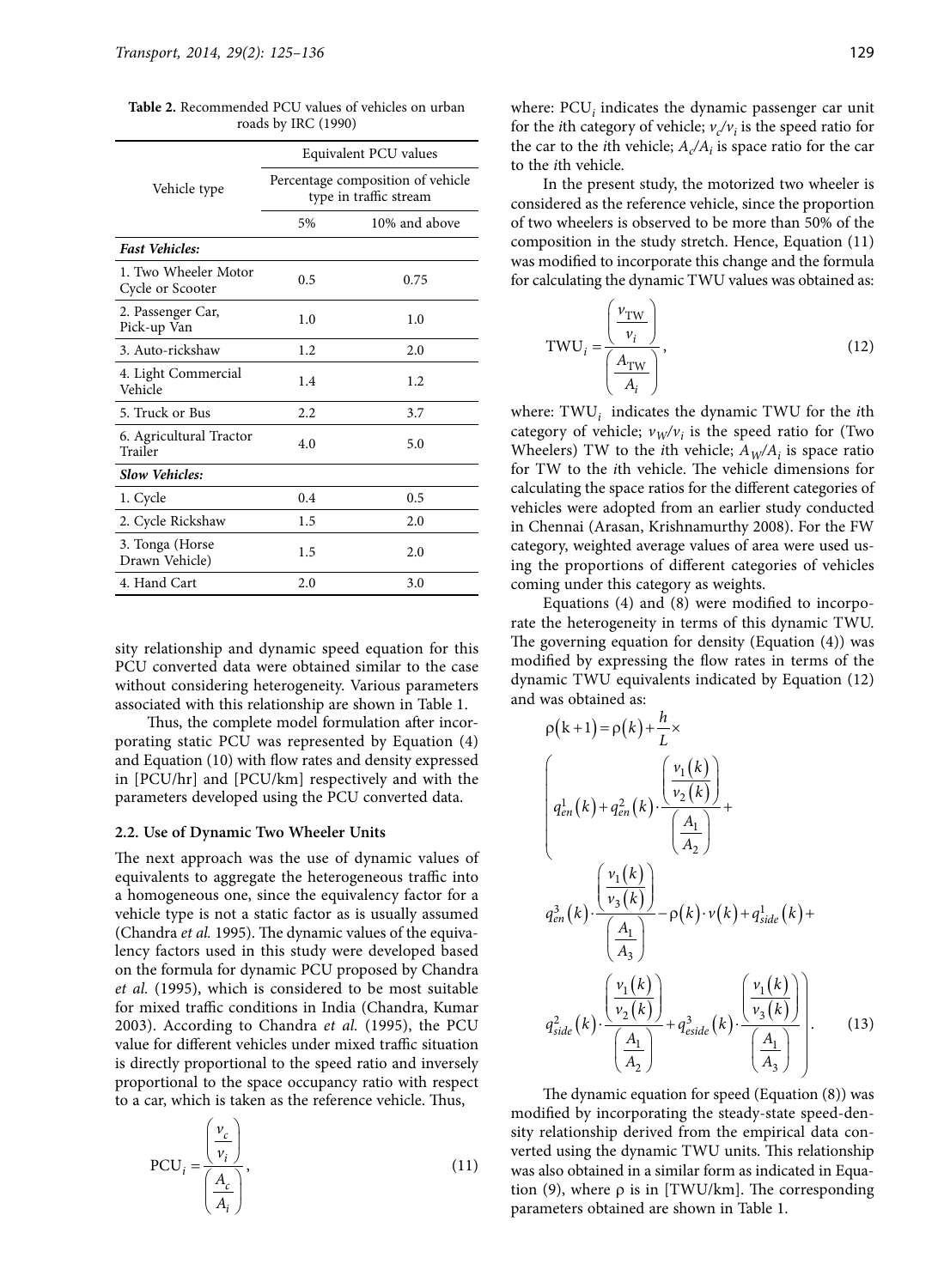This derived speed-density relationship was incorporated in Equation (8) to get the dynamic equation for speed in this case and was obtained as:

$$
\int v(k+1) = v(k) + comp_1 \text{ for } 0 \le p(k) \le p_c; \quad (14)
$$
\n
$$
v(k+1) = v(k) + comp_2 \text{ for } p_c \le p(k) \le p_j. \quad (14)
$$
\n
$$
comp_1 = a \cdot h \cdot \left( v_f \cdot exp \left( -0.5 \left( \frac{p(k)}{p_c} \right)^2 \right) - v(k) \right) - \frac{v_f \cdot h \cdot p(k)}{p_c^2 \cdot L} \cdot exp \left( -0.5 \left( \frac{p(k)}{p_c} \right)^2 \right) \times \left( \frac{v_1(k)}{v_2(k)} \right) \cdot \frac{\left( \frac{v_1(k)}{v_2(k)} \right)}{\left( \frac{A_1}{A_2} \right)} + q_{en}^3(k) \cdot \frac{\left( \frac{v_1(k)}{v_3(k)} \right)}{\left( \frac{A_1}{A_3} \right)} - \frac{\left( \frac{v_1(k)}{v_2(k)} \right)}{\left( \frac{A_1}{A_2} \right)} + q_{side}^3(k) \cdot \frac{\left( \frac{v_1(k)}{v_3(k)} \right)}{\left( \frac{A_1}{A_3} \right)} + q_{side}^3(k) \cdot \frac{\left( \frac{v_1(k)}{v_3(k)} \right)}{\left( \frac{A_1}{A_3} \right)} \text{;}
$$
\n
$$
comp_2 = a \cdot h \cdot \left( C \cdot \left( \frac{p_j}{p(k)} - 1 \right) - v(k) \right) - \frac{C \cdot p_j \cdot h}{L \cdot (p(k))^2} \cdot \left( \frac{q_{en}(k) + q_{en}(k) \cdot \frac{\left( \frac{v_1(k)}{v_2(k)} \right)}{\left( \frac{A_1}{A_2} \right)} + \frac{Q \cdot q_k}{Q \cdot q_k} \right) \cdot \frac{\left( \frac{v_1(k)}{v_3(k)} \right)}{\left( \frac{A_1}{A_3} \right)} + q_{side}^3(k) \cdot \frac{\left( \frac{v_1(k)}{v_3(k)} \right)}{\left( \frac{A_1}{A_3} \right)} + q_{side}^3(k) \cdot \frac{\left( \frac{v_1(k)}{v_3(k)} \right)}{\left( \frac{A_1}{A_3} \right)}.
$$

Thus, Equation (13) along with Equation (14) represents the complete model in this case.

# **2.3. Multi-Class Model without Interaction**

A third way of introducing heterogeneity in traffic flow is to consider different classes of vehicles separately in the modeling process. The classification considered in this study was three vehicle groups namely, TWs (class 1), ThWs (class 2) and FWs (class 3) as mentioned earlier. The governing equation for density was modified by incorporating separate state equations for the three different classes of vehicles based on the conservation principle and was obtained as:

$$
\rho_1(k+1) = \rho_1(k) + \frac{h}{L} \times
$$
\n
$$
\left(q_{en}^1(k) - \rho_1(k) \cdot v_1(k) + q_{side}^1(k)\right);
$$
\n
$$
(15)
$$

$$
\rho_2(k+1) = \rho_2(k) + \frac{h}{L} \times \n\left(q_{en}^2(k) - \rho_2(k) \cdot v_2(k) + q_{side}^2(k)\right);
$$
\n(16)

$$
\rho_3(k+1) = \rho_3(k) + \frac{h}{L} \times
$$
  
\n
$$
(q_{en}^3(k) - \rho_3(k) \cdot v_3(k) + q_{side}^3(k)).
$$
\n(17)

The dynamic equations for space-mean speed of the three classes of vehicles were formulated using the steady state speed-density relationships developed for these three classes. Two different approaches were followed in this study while developing the classified steady state speed-density relationships. In the first approach of this multi-class modeling, the speed of a particular class of vehicle is assumed as a function of density of that particular class alone and separate speed-density relations were developed for all the three classes (corresponding parameters are shown in Table 1) and were obtained as:

$$
\begin{cases}\nv_1 = v_f(1) \cdot \exp\left(-0.5 \cdot \left(\frac{\rho_1}{\rho_{cr}(1)}\right)^2\right) & \text{for } 0 \le \rho_1 \le \rho_{cr}(1);\nv_1 = C_1 \cdot \left(\frac{\rho_j(1)}{\rho_1} - 1\right) & \text{for } \rho_{cr}(1) \le \rho_1 \le \rho_j(1);\n\end{cases}
$$
\n(18)

$$
\begin{cases}\nv_2 = v_f(2) \cdot \exp\left(-0.5 \cdot \left(\frac{\rho_2}{\rho_{cr}(2)}\right)^2\right) & \text{for } 0 \le \rho_2 \le \rho_{cr}(2);\n\end{cases}
$$
\n
$$
v_2 = C_2 \cdot \left(\frac{\rho_j(2)}{1 - 1}\right) \quad \text{for } \rho_{cr}(2) \le \rho_2 \le \rho_j(2);
$$

$$
\left| v_2 = C_2 \cdot \left( \frac{\rho_j(2)}{\rho_2} - 1 \right) \text{ for } \rho_{cr}(2) \le \rho_2 \le \rho_j(2); \tag{19}
$$

$$
\begin{cases}\nv_3 = v_f(3) \cdot \exp\left(-0.5 \cdot \left(\frac{\rho_3}{\rho_{cr}(3)}\right)^2\right) & \text{for } 0 \le \rho_3 \le \rho_{cr}(3);\nv_3 = C_3 \cdot \left(\frac{\rho_j(3)}{\rho_3} - 1\right) & \text{for } \rho_{cr}(3) \le \rho_3 \le \rho_j(3).\n\end{cases}
$$
\n(20)

Using these equations, the dynamic speed equations were formulated for TWs, ThWs and FWs were obtained as:

$$
\begin{cases}\nv_1(k+1) = v_1(k) + comp_1 & \text{for } 0 \le \rho_1(k) \le \rho_{cr}(1); \\
v_1(k+1) = v_1(k) + comp_2 & \text{for } \rho_{cr}(1) \le \rho_1(k) \le \rho_j(1),\n\end{cases}
$$
\n(21)

where:

$$
comp1 = b \cdot h \cdot \left( v_f(1) \cdot exp \left( -0.5 \cdot \left( \frac{\rho_1(k)}{\rho_{cr}(1)} \right)^2 \right) - v_1(k) \right) - \frac{v_f(1) \cdot h \cdot \rho_1(k)}{\left( \rho_{cr}(1) \right)^2 \cdot L} \cdot exp \left( -0.5 \cdot \left( \frac{\rho_1(k)}{\rho_{cr}(1)} \right)^2 \right) \times
$$

 $\lambda$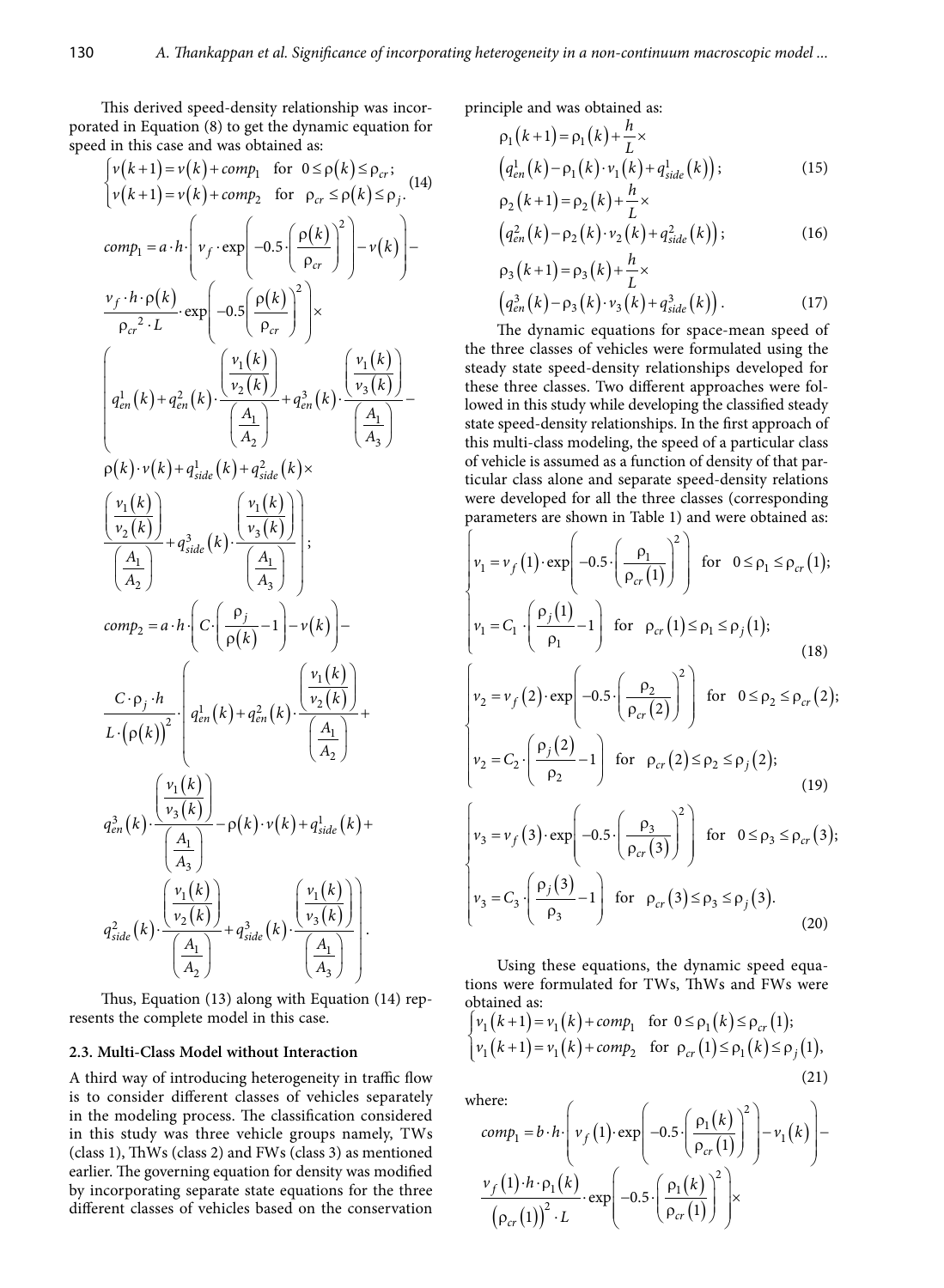$$
(q_{en}^{1}(k) - \rho_{1}(k) \cdot v_{1}(k) + q_{side}^{1}(k));
$$
  
\n
$$
comp_{2} = b \cdot h \cdot \left( C_{1} \left( \frac{\rho_{j}(1)}{\rho_{1}(k)} - 1 \right) - v_{1}(k) \right) - \frac{C_{1} \cdot \rho_{j}(1) \cdot h}{L \cdot (\rho_{1}(k))^{2}} \times
$$
  
\n
$$
(q_{en}^{1}(k) - \rho_{1}(k) \cdot v_{1}(k) + q_{side}^{1}(k)).
$$
  
\n
$$
\begin{cases} v_{2}(k+1) = v_{2}(k) + comp_{1} & \text{for } 0 \leq \rho_{2}(k) \leq \rho_{cr}(2); \\ v_{2}(k+1) = v_{2}(k) + comp_{2} & \text{for } \rho_{cr}(2) \leq \rho_{2}(k) \leq \rho_{j}(2), \end{cases}
$$
  
\n(22)

where:

comp<sub>1</sub> = b · h · 
$$
\left(v_f(2) \cdot \exp\left(-0.5 \cdot \left(\frac{\rho_2(k)}{\rho_{cr}(2)}\right)^2\right) - v_2(k)\right)
$$
  
\n $\frac{v_f(2) \cdot h \cdot \rho_2(k)}{(\rho_{cr}(2))^2 \cdot L} \cdot \exp\left(-0.5 \cdot \left(\frac{\rho_2(k)}{\rho_{cr}(2)}\right)^2\right) \times$   
\n $\left(q_{en}^2(k) - \rho_2(k) \cdot v_2(k) + q_{side}^2(k)\right);$   
\n $comp_2 = b \cdot h \cdot \left(C_2 \cdot \left(\frac{\rho_f(2)}{\rho_2(k)} - 1\right) - v_2(k)\right)$   
\n $\frac{C_2 \cdot \rho_f(2) \cdot h}{L \cdot (\rho_2(k))^2} \cdot \left(q_{en}^2(k) - \rho_2(k) \cdot v_2(k) + q_{side}^2(k)\right).$   
\n $\left[v_3(k+1) = v_3(k) + comp_1 \text{ for } 0 \le \rho_3(k) \le \rho_{cr}(3);$   
\n $v_3(k+1) = v_3(k) + comp_2 \text{ for } \rho_{cr}(3) \le \rho_3(k) \le \rho_f(3),$   
\n(23)

where:

where:

\n
$$
\text{comp}_1 = b \cdot h \cdot \left( v_f(3) \cdot \exp\left( -0.5 \left( \frac{\rho_3(k)}{\rho_{cr}(3)} \right)^2 \right) - v_3(k) \right) - \frac{v_f(3) \cdot h \cdot \rho_3(k)}{\left( \rho_{cr}(3) \right)^2 \cdot L} \cdot \exp\left( -0.5 \left( \frac{\rho_3(k)}{\rho_{cr}(3)} \right)^2 \right) \times
$$
\n
$$
\left( q_{en}^3(k) - \rho_3(k) \cdot v_3(k) + q_{side}^3(k) \right);
$$
\n
$$
\text{comp}_2 = b \cdot h \cdot \left( C_3 \left( \frac{\rho_3(k)}{\rho_3(k)} - 1 \right) - v_3(k) \right) - \frac{C_3 \cdot \rho_f(3) \cdot h}{L \cdot (\rho_3(k))^2} \times
$$
\n
$$
\left( q_{en}^3(k) - \rho_3(k) \cdot v_3(k) + q_{side}^3(k) \right).
$$

Thus, the complete model based on this multi-class modeling can be represented by Equations (15) to (17) and Equations (21) to (23).

# **2.4. Multi-Class Model with Interaction**

For the multi-class stream model, it is assumed that the movement of one category of vehicle is influenced by the presence of all other vehicles. Hence, the speed of one category of vehicle is assumed as a function of total density ρ. This is a more realistic representation under Indian traffic conditions than the previous approach, since vehicles of different categories typically move without segregation on Indian roads. The corresponding speeddensity relationships (parameters shown in Table 1) developed for the three classes were obtained as:

$$
\begin{cases}\nv_1 = v_f(1) \cdot \exp\left(-0.5 \cdot \left(\frac{\rho}{\rho_{cr}}\right)^2\right) & \text{for } 0 \le \rho \le \rho_{cr}; \\
v_1 = C_1 \cdot \left(\frac{\rho_j}{\rho} - 1\right) & \text{for } \rho_{cr} \le \rho \le \rho_j; \\
v_2 = v_f(2) \cdot \exp\left(-0.5 \left(\frac{\rho}{\rho_{cr}}\right)^2\right) & \text{for } 0 \le \rho \le \rho_{cr}; \\
v_2 = C_2 \cdot \left(\frac{\rho_j}{\rho} - 1\right) & \text{for } \rho_{cr} \le \rho \le \rho_j; \\
v_3 = v_f(3) \cdot \exp\left(-0.5 \left(\frac{\rho}{\rho_{cr}}\right)^2\right) & \text{for } 0 \le \rho \le \rho_{cr}; \\
v_3 = C_3 \cdot \left(\frac{\rho_j}{\rho} - 1\right) & \text{for } \rho_{cr} \le \rho \le \rho_j.\n\end{cases}
$$
\n(26)

Using these equations, the governing equation for the space mean speed of each class of vehicles was formulated based on the methodology as before and the equations were obtained as:

$$
\begin{cases}\nv_1(k+1) = v_1(k) + comp_1 & \text{for } 0 \le \rho(k) \le \rho_{cr}; \\
v_1(k+1) = v_1(k) + comp_2 & \text{for } \rho_{cr} \le \rho(k) \le \rho_j, \\
\text{where:}\n\end{cases}\n\tag{27}
$$

comp<sub>1</sub> = b · h. 
$$
\left( v_f(1) \cdot \exp\left( -0.5 \left( \frac{\rho(k)}{\rho_{cr}} \right)^2 \right) - v_1(k) \right) - v_1(k) \left( \frac{\rho_{cr}(1) \cdot h \cdot \rho(k)}{\rho_{cr}^2 \cdot L} \left( -0.5 \left( \frac{\rho(k)}{\rho_{cr}} \right)^2 \right) \times
$$
  
\n
$$
\left( q_{en}^1(k) + q_{en}^2(k) + q_{en}^3(k) - \rho_1(k) \cdot v_1(k) - \rho_2(k) \cdot v_2(k) - \rho_3(k) \cdot v_3(k) + q_{side}^3(k) + q_{side}^2(k) + q_{side}^3(k) \right);
$$
\ncomp<sub>2</sub> = b · h.  $\left( C_1 \cdot \left( \frac{\rho_j}{\rho(k)} - 1 \right) - v_1(k) \right) - \frac{C_1 \cdot \rho_j \cdot h}{L \cdot (\rho(k))^2} \times$   
\n
$$
\left( q_{en}^1(k) + q_{en}^2(k) + q_{en}^3(k) - \rho_1(k) \cdot v_1(k) - \rho_2(k) \cdot v_2(k) - \rho_3(k) \cdot v_3(k) + q_{side}^3(k) + q_{side}^3(k) + q_{side}^3(k) \right).
$$
\n
$$
\left[ v_2(k+1) = v_2(k) + comp_1 \text{ for } 0 \le \rho(k) \le \rho_{cr};
$$
\n
$$
\left( v_2(k+1) = v_2(k) + comp_2 \text{ for } \rho_{cr} \le \rho(k) \le \rho_j, \right)
$$
\nwhere:

comp<sub>1</sub> = b · h
$$
\cdot
$$
  $\left( v_f(2) \cdot \exp\left(-0.5 \cdot \left(\frac{\rho(k)}{\rho_{cr}}\right)^2\right) - v_2(k) \right)$ 

(26)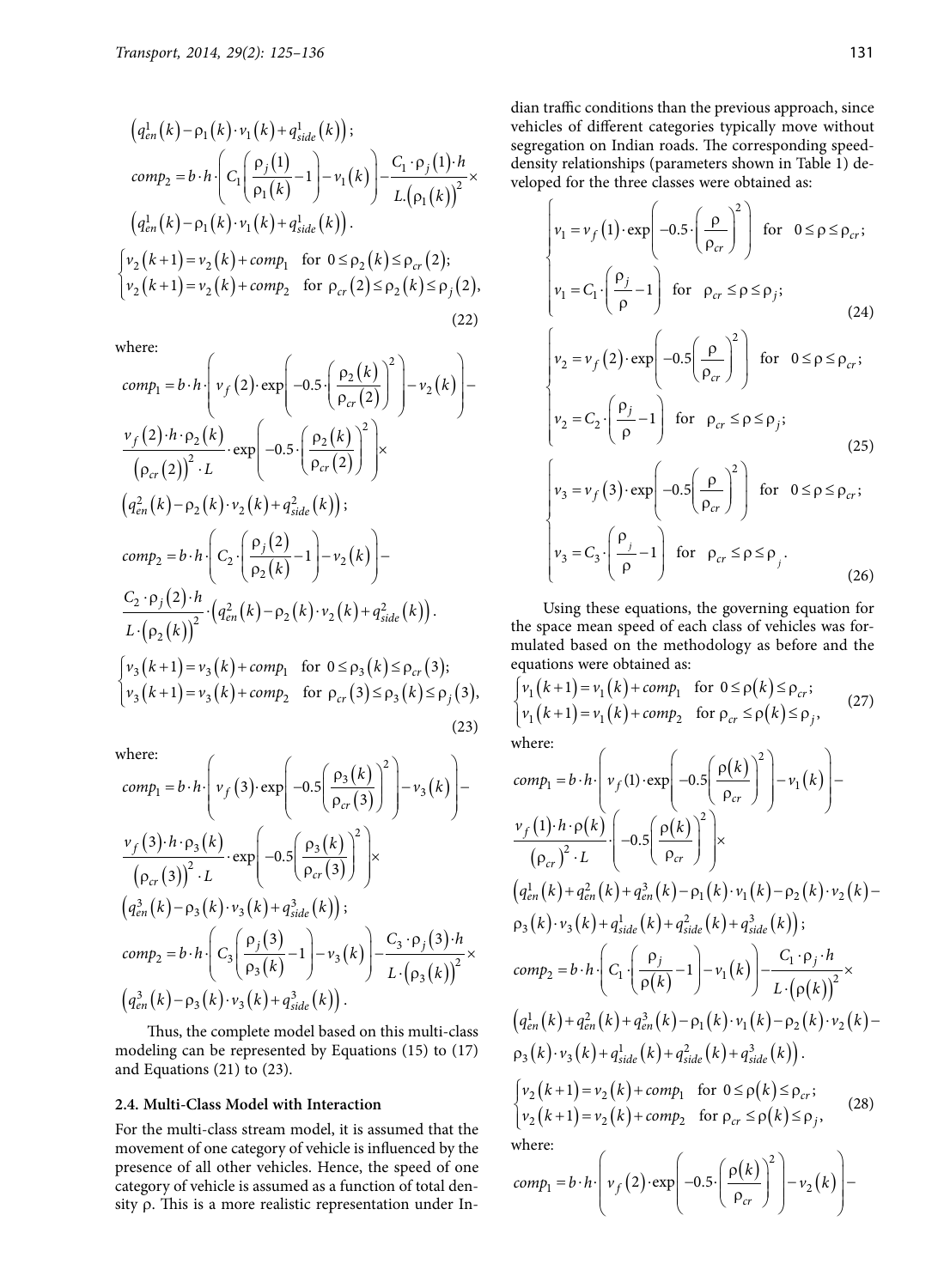$$
\frac{v_f(2) \cdot h \cdot \rho(k)}{(\rho_{cr})^2 \cdot L} \left\{ -0.5 \left( \frac{\rho(k)}{\rho_{cr}} \right)^2 \right\} \times
$$
\n
$$
\left( q_{en}^1(k) + q_{en}^2(k) + q_{en}^3(k) - \rho_1(k) \cdot v_1(k) - \rho_2(k) \cdot v_2(k) - \rho_3(k) \cdot v_3(k) + q_{side}^1(k) + q_{side}^2(k) + q_{side}^3(k) \right);
$$
\n
$$
comp_2 = b \cdot h \cdot \left( C_2 \left( \frac{\rho_j}{\rho(k)} - 1 \right) - v_2(k) \right) - \frac{C_2 \cdot \rho_j \cdot h}{L \cdot (\rho(k))^2} \times
$$
\n
$$
\left( q_{en}^1(k) + q_{en}^2(k) + q_{en}^3(k) - \rho_1(k) \cdot v_1(k) - \rho_2(k) \cdot v_2(k) - \rho_3(k) \cdot v_3(k) + q_{side}^3(k) + q_{side}^3(k) + q_{side}^3(k) \right).
$$

 $(k+1) = v_3 (k) + comp_1$  for  $0 \le \rho(k)$  $(k+1) = v_3 (k) + comp_2$  for  $\rho_{cr} \le \rho(k)$  $\bigl\lvert v_3(k+1) = v_3(k) + comp_1$  for  $0 \le \rho(k) \le \rho$  $\begin{cases} v_3(k+1) - v_3(k) + comp_1 & \text{for } 0 \leq p(k) \leq p_{cr} \\ v_3(k+1) = v_3(k) + comp_2 & \text{for } p_{cr} \leq p(k) \leq p_{cr} \end{cases}$  $3(\kappa+1)-\nu_3(\kappa)+\text{comp}_2$  $1 = v_3(k) + comp_1$  for  $0 \le \rho(k) \le \rho_{cr}$ ; 1) =  $v_3(k)$  + comp<sub>2</sub> for  $\rho_{cr} \le \rho(k) \le \rho_j$ , *cr*  $cr = P(N) \geq r_j$  $v_3(k+1) = v_3(k) + comp_1$  for  $0 \le \rho(k)$  $v_3(k+1) = v_3(k) + comp_2$  for  $\rho_{cr} \le \rho(k) \le \rho_i$ , (29) where:

where:  
\n
$$
comp_1 = b \cdot h \cdot \left( v_f(3) \cdot exp \left( -0.5 \cdot \left( \frac{\rho(k)}{\rho_{cr}} \right)^2 \right) - v_3(k) \right) - v_4(k) \cdot \left( \frac{\rho(s)}{\rho_{cr}} \right)^2 \cdot L \cdot \left( -0.5 \cdot \left( \frac{\rho(k)}{\rho_{cr}} \right)^2 \right) \times
$$
\n
$$
\left( q_{en}^1(k) + q_{en}^2(k) + q_{en}^3(k) - \rho_1(k) \cdot v_1(k) - \rho_2(k) \cdot v_2(k) - \rho_3(k) \cdot v_3(k) + q_{side}^1(k) + q_{side}^2(k) + q_{side}^3(k) \right);
$$
\n
$$
comp_2 = b \cdot h \cdot \left( C_3 \left( \frac{\rho_j}{\rho(k)} - 1 \right) - v_3(k) \right) - \frac{C_3 \cdot \rho_j \cdot h}{(\rho(k))^2 \cdot L} \times
$$
\n
$$
\left( q_{en}^1(k) + q_{en}^2(k) + q_{en}^3(k) - \rho_1(k) \cdot v_1(k) - \rho_2(k) \cdot v_2(k) - \rho_3(k) \cdot v_3(k) + q_{side}^1(k) + q_{side}^2(k) + q_{side}^3(k) \right).
$$

Equations (15) to (17), along with Equations (27) to (29) represent the complete model based on the multiclass modeling with interaction.

It can be seen that in all these models presented above, the generic governing equations are derived using the conservation of vehicles and the hypothesis regarding the evolution of the error between the speed values estimated using the steady state relation and the observed values from field. This will hold good for any road segment. However, the specific equations for the evolution of error obtained from the developed steadystate speed-density relation (traffic stream models) are site specific (Hall 2001). Thus, though the generic equations are transferable, the site specific stream model is transferable only to sections with similar characteristics. In other cases, the section specific stream model should be known or developed and needs to be used in the generic governing equations for good performance.

## **3. Model-Based Estimation Scheme**

The Kalman filter (Kalman 1960) is an optimal estimator suitable for recursive estimation and prediction of variables that characterize dynamical systems. It is a modelbased scheme and it incorporates the stochastic nature of the process disturbance and the measurement noise. The process disturbance and the measurement noise are assumed to be independent of one another, white and normally distributed with zero mean. The Kalman filter works like a predictor corrector algorithm, i.e., it first predicts an 'a priori' estimate of the state variables using the system model, the system inputs and the state estimate from the previous time interval, and then corrects the same using measurements to obtain an 'a posteriori' state estimate. The Kalman filter is used for estimation and prediction when the governing equations of the system are linear. When the governing equations are nonlinear, the Extended Kalman Filter (EKF) is commonly used (Maybeck 1979, 1982a, 1982b). The EKF linearizes the governing equations at each time step about the estimate obtained from the previous time step. The Kalman filter and the EKF have been widely used in many disciplines including the field of transportation (Nahi, Trivedi 1973; Gazis, Szeto 1974; Okutani, Stephanedes 1984; Nanthawichit *et al.* 2003; Wang, Papageorgiou 2005; Padiath *et al.* 2009, 2010; Anand *et al.* 2011).

In the present study, as the models developed are non-linear, the EKF is used for the purpose of estimating traffic density. Combining the model presented in the previous section and using the EKF, the model based estimation scheme was designed as detailed below.

Considering a non-linear system whose model is given by:

$$
\mathbf{x}_{k+1} = \mathbf{f}\left(\mathbf{x}_k, \mathbf{u}_k, \mathbf{w}_k\right);
$$
 (30)

$$
\mathbf{z}_k = \mathbf{g}(\mathbf{x}_k, \mathbf{v}_k),\tag{31}
$$

where:  $\mathbf{x}_k$  is the system state;  $\mathbf{z}_k$  is the system output;  $\mathbf{u}_k$ is the system input;  $w_k$  is the process disturbance;  $v_k$  is the measurement noise at the *k*th instant of time. Here, **f** represents the non-linear function that relates the state at time step  $k$  to the state at time step  $k+1$ . Similarly **g** is the non-linear function that relates the state to the measurement. The above equations can be linearized using Taylor's Series expansion to result in:

$$
\mathbf{x}_{k+1} = \tilde{\mathbf{x}}_{k+1} + \mathbf{A} \left( \mathbf{x}_k - \hat{\mathbf{x}}_k^+ \right) + \mathbf{W} \mathbf{w}_k; \tag{32}
$$

$$
\mathbf{z}_k = \tilde{\mathbf{z}}_k + \mathbf{H}(\mathbf{x}_k - \tilde{\mathbf{x}}_k) + \mathbf{V}\mathbf{v}_k; \tag{33}
$$

$$
\tilde{\mathbf{x}}_{k+1} = \mathbf{f}\left(\hat{\mathbf{x}}_{k}^{+}, \mathbf{u}_{k}, 0\right);
$$
\n(34)

$$
\tilde{\mathbf{z}}_k = \mathbf{g}(\dot{\tilde{\mathbf{x}}_k, 0}),\tag{35}
$$

where: **x** , **z** are the approximate state and measurement variables without considering the process disturbance and measurement noise as indicated by Equations (34) and (35) respectively in which  $\hat{\mathbf{x}}_k^+$  is the *a posteriori* estimate of the state (from a previous time step *k*); **A** is the matrix of the partial derivative of **f** with respect to **x**; **W** is the matrix of the partial derivative of **f** with respect to **w**; **H** is the matrix of the partial derivative of **g** with respect to **x** and **V** is the matrix of the partial derivative of **g** with respect to **v**.

Let **Q** denote the process disturbance covariance, **R** denote the measurement noise covariance,  $\hat{\mathbf{x}}_k^-$  denote the *a priori* estimate of the state variables at the *k*th instant of time and  $P_k^-$  and  $P_k^+$  denote respectively the *a*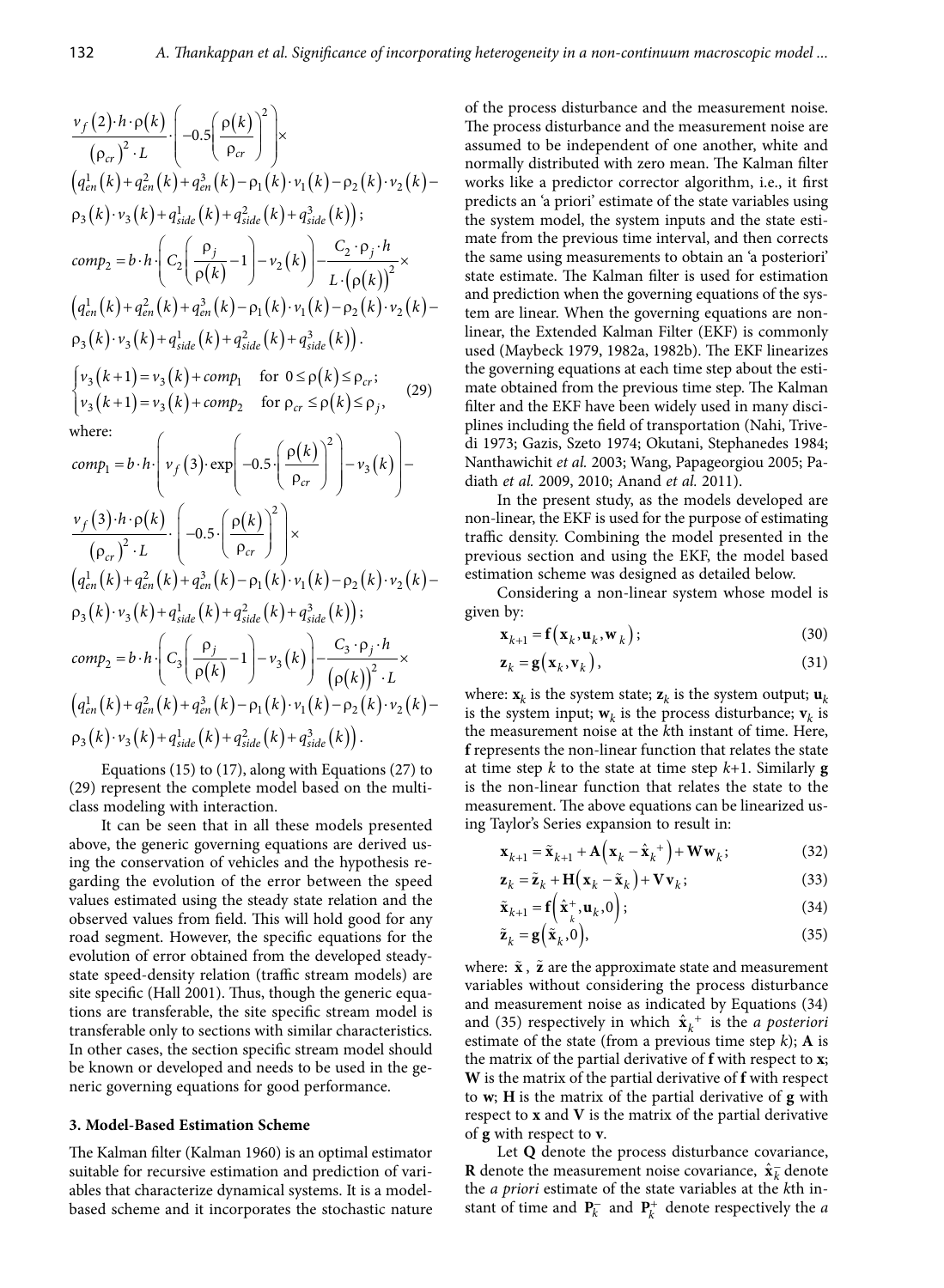*priori* and the *a posteriori* error covariance at the *k*th instant of time.

Now the following steps were followed recursively for estimation using EKF:

1. The a priori estimate in the (*k*+1)th interval of time was obtained through:

$$
\hat{\mathbf{x}}_{k+1}^{-} = \mathbf{f}\left(\hat{\mathbf{x}}_{k}^{+}, \mathbf{u}_{k}\right);
$$

2. The a priori error covariance in the  $(k+1)$ <sup>th</sup> interval of time was obtained through:

$$
\mathbf{P}_{k+1}^- = \mathbf{A} \mathbf{P}_k^+ \mathbf{A}^T + \mathbf{W} \mathbf{Q} \mathbf{W}^T ;
$$

3. The Kalman gain **K***k*+1 was calculated through:

$$
\mathbf{K}_{k+1} = \mathbf{P}_{k+1}^-\mathbf{H}^T \left[ \mathbf{H} \mathbf{P}_{k+1}^- \mathbf{H}^T + \mathbf{V} \mathbf{R} \mathbf{V}^T \right]^{-1};
$$

4. The a posteriori state estimate was calculated through:

$$
\hat{\mathbf{x}}_{k+1}^{+} = \hat{\mathbf{x}}_{k+1}^{-} + \mathbf{K}_{k+1} \left( \mathbf{z}_{k+1} - \mathbf{g} \left( \hat{\mathbf{x}}_{k+1}^{-} \right) \right);
$$
  
5. Finally, the a posteriori error covariance was ob-

tained through:

$$
\mathbf{P}_{k+1}^+ = \left[\mathbf{I} - \mathbf{K}_{k+1}\mathbf{H}\right]\mathbf{P}_{k+1}^-.
$$

In the first case, where heterogeneity was not considered, density in [veh/km] and average space-mean speed in [km/hr] were considered as the state variables to characterize the system. The measured values of average space-mean speed values were taken as the measurement and the rate at which vehicles enter into the section from upstream and through the side road in [veh/hr] were provided as the inputs to the estimation scheme. Thus in this case, the parameters **x**, **u**, **z** and **H** were obtained as:

$$
\mathbf{x}(k) = \begin{bmatrix} \rho(k) \\ v(k) \end{bmatrix};
$$

$$
\mathbf{u} = \begin{bmatrix} q_{en}(k) \\ q_{side}(k) \end{bmatrix};
$$

$$
z(k) = v(k);
$$

$$
\mathbf{H} = \begin{bmatrix} 0 & 1 \end{bmatrix}.
$$

Similarly, for the cases where all variables were considered in static PCU and dynamic TWU, the only change from the above was that the variables such as density and flow were considered in static PCU units and dynamic TWU units respectively.

Finally for the cases where different classes of vehicles were considered explicitly, these parameters were obtained as:

$$
\mathbf{x}(k) = \begin{bmatrix} \rho_1(k) \\ \rho_2(k) \\ \rho_3(k) \\ v_1(k) \\ v_2(k) \\ v_3(k) \end{bmatrix};
$$

$$
\mathbf{u}(k) = \begin{bmatrix} q_{en}^1(k) \\ q_{en}^2(k) \\ q_{en}^3(k) \\ q_{side}^1(k) \\ q_{side}^2(k) \\ q_{side}^3(k) \end{bmatrix};
$$

$$
\mathbf{z}(k) = \begin{bmatrix} v_1(k) \\ v_2(k) \\ v_3(k) \end{bmatrix};
$$

$$
\mathbf{H} = \begin{bmatrix} 0 & 0 & 0 & 1 & 0 & 0 \\ 0 & 0 & 0 & 0 & 1 & 0 \\ 0 & 0 & 0 & 0 & 0 & 1 \\ 0 & 0 & 0 & 0 & 0 & 1 \end{bmatrix}.
$$

The other parameters such as **A**, **W** and **V** for all the cases were derived from the corresponding model equations. The initial values of the state variables were assumed in all the cases and the above estimation schemes were implemented and corroborated using data collected from a road stretch in Chennai, India, as detailed in the following sections.

## **4. Data Collection**

Data collection for the implementation and the corroboration of the estimation schemes presented in previous section were carried out using the video recording technique from the three sections AB, BC and AC of the selected road in Chennai, India, as shown in Fig. 3. The section BC had one side entry in the middle and that is also included in this study. The traffic variables required for the implementation of the proposed scheme include the flow through the entry points and the side road and the average space mean speed of vehicles inside the study stretches. The variable that needs to be collected for corroboration of the scheme is traffic density.

Video data were collected at the entry and exit points of the selected sections of roadway and corresponding data from the side road were collected manually. The details of the data collection – the dates of data collection, the study stretch chosen, the duration of data collection and the traffic condition are enumerated in Table 3.

Data extraction was carried out manually due to the lack of any automated data extraction methods. Video data collected at the entry and exit points were analyzed in the laboratory to manually extract the required flow



**Fig. 3.** Schematic sketch of study stretch showing the study sections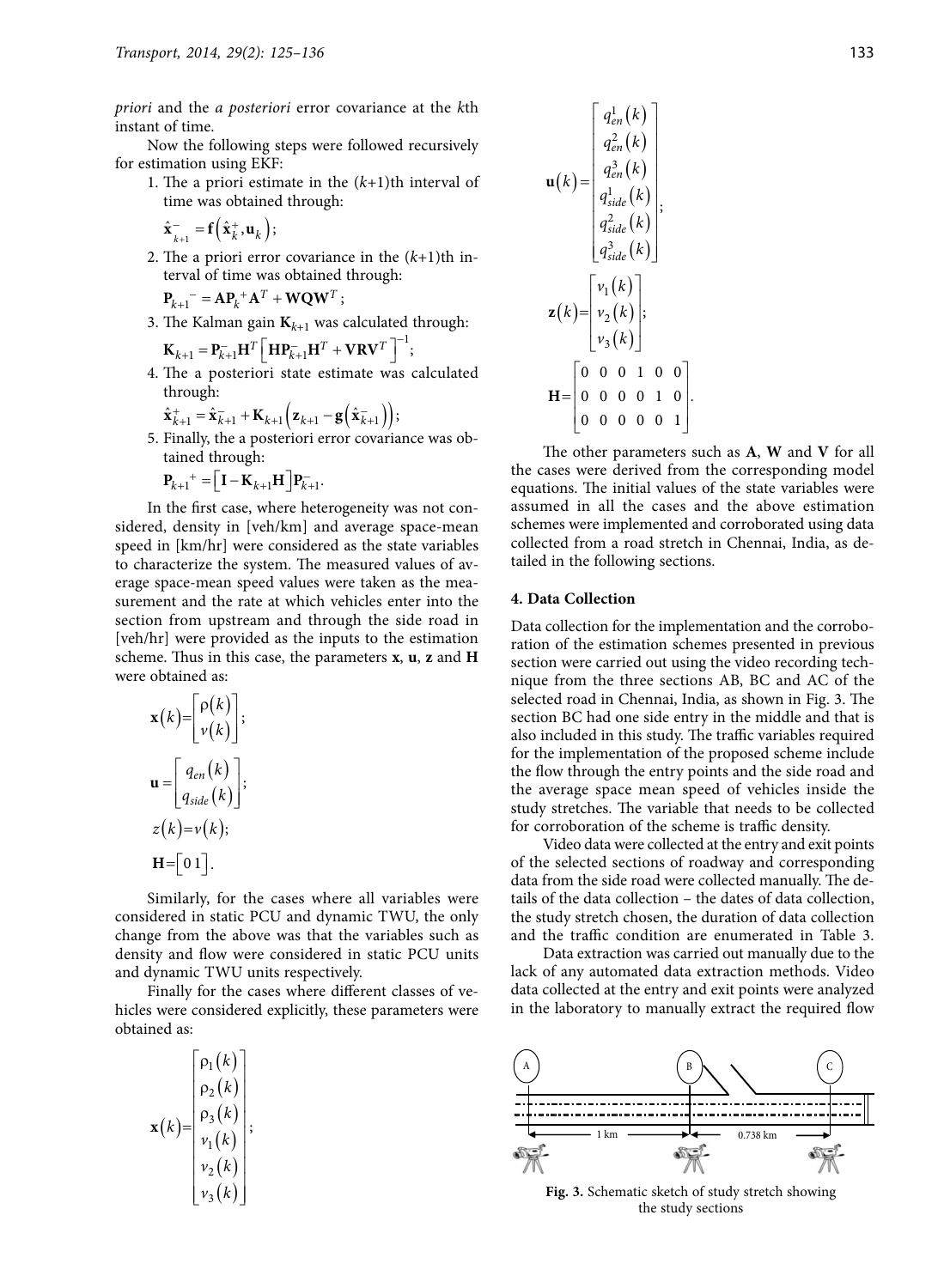| Section                    | Day | Date              | Duration<br>[minutes] | Peak/<br>Off<br>peak |
|----------------------------|-----|-------------------|-----------------------|----------------------|
| AB<br>$(L = 1 \text{ km})$ | 1   | 28 July 2009      | 61                    | Peak                 |
|                            | 2   | 30 June 2010      | 160                   | Off<br>peak          |
|                            | 3   | 03 December 2010  | 120                   | Off<br>peak          |
| BC.<br>$(L = 0.738$ km)    | 4   | 29 December 2008  | 53                    | Peak                 |
|                            | 5   | 02 January 2009   | 54                    | Peak                 |
|                            | 6   | 12 September 2009 | 56                    | Peak                 |
|                            | 7   | 03 December 2010  | 117                   | Off<br>peak          |
| AC<br>$(L = 1.738$ km)     | 8   | 23 September 2010 | 124                   | Off<br>peak          |
|                            | 9   | 03 December 2010  | 117                   | Off<br>peak          |

**Table 3.** Details of data collection for implementation and corroboration of estimation schemes

data at a classified level and at every one-minute interval. The flow data at the entry and exit sections were extracted for every one-minute interval by classifying and counting the number of vehicles traveling in all three lanes. The spot speeds of vehicles of different classes passing the entry and exit sections were determined for every one minute by measuring the time taken to cross a known distance. The space-mean speeds were computed by taking the harmonic mean of spot speeds (May 1989). The average space-mean speed values of vehicles were computed by averaging the values at the entry and exit sections. The actual densities at every one-minute interval required for corroboration of the estimation scheme were determined using input-output analysis (May 1989). An aerial picture of the study sections at the start of video recording was taken to get a measure of the initial number of vehicles inside the sections required for the input output analysis. This was carried out by taking snapshots from either end of the study stretch. The photographs were overlapped and the number of vehicles inside the section was counted manually. The data extracted at classified levels were aggregated using static values of PCU and dynamic values of TWU to be used in the estimation schemes at aggregate levels. Using the collected data and assuming the initial values of the state variables, the proposed estimation scheme without incorporating heterogeneity and schemes with heterogeneity incorporated in different ways were implemented and corroborated as discussed in the following section.

## **5. Evaluation of Incorporating Heterogeneity**

The results obtained using the above estimation schemes with and without heterogeneity incorporated were corroborated using the corresponding actual density values measured from field using the input output analysis. The performance of all these estimation schemes were quantified by calculating the Mean Absolute Percentage Error (MAPE) given by:

$$
MAPE = \left[ \frac{1}{N} \cdot \sum_{k=1}^{N} \frac{\left| x_{est} (k) - x_{obs} (k) \right|}{x_{obs} (k)} \right] \cdot 100\%, \quad (36)
$$

where:  $x_{est}(k)$ ,  $x_{obs}(k)$  are the estimated and observed or measured values of the state variable during the *k*th interval of time respectively and *N* is the total number of observations. The MAPE values for traffic density using all the proposed schemes are given in Table 4 and Fig. 4 shows a comparison of these results.

It can be seen that use of dynamic TWU does not improve the results for most days as compared to use of static PCU values. At the classified level, the scheme considering interaction where speed of a certain class of vehicle in a heterogeneous mix was assumed to be influenced by the presence of all other vehicles in the roadway, is reasonable. When heterogeneity was incorporated at aggregate and at classified levels, inclusion of different classes of vehicles into the model did not significantly improve the performance compared to that

**Table 4.** MAPE for density estimation

|                            | Day            | MAPE [%]                               |                            |                |                                    |                                 |  |
|----------------------------|----------------|----------------------------------------|----------------------------|----------------|------------------------------------|---------------------------------|--|
| Section                    |                |                                        | Heterogeneity incorporated |                |                                    |                                 |  |
|                            |                | Without incorporating<br>heterogeneity | <b>Static PCU</b>          | Dynamic<br>TWU | Multi-class without<br>interaction | Multi-class with<br>interaction |  |
| AB<br>$(L = 1 \text{ km})$ |                | 20.8                                   | 20.6                       | 19.9           | 22.8                               | 23.6                            |  |
|                            | $\overline{2}$ | 8.0                                    | 9.2                        | 11.3           | 10.4                               | 9.7                             |  |
|                            | 3              | 11.1                                   | 11.8                       | 13.6           | 10.0                               | 9.8                             |  |
| BC<br>$(L = 0.738$ km)     | $\overline{4}$ | 13.9                                   | 13.9                       | 23.3           | 16.4                               | 15.7                            |  |
|                            | 5              | 11.3                                   | 15.8                       | 22.1           | 14.7                               | 14.5                            |  |
|                            | 6              | 23.8                                   | 24.5                       | 29.3           | 23.7                               | 23.8                            |  |
|                            | 7              | 17.1                                   | 18.2                       | 25.6           | 17.4                               | 17.7                            |  |
| AC<br>$(L = 1.738$ km)     | 8              | 16.3                                   | 13.6                       | 25.9           | 15.8                               | 14.6                            |  |
|                            | $\mathbf Q$    | 13.1                                   | 9.2                        | 13.6           | 10.7                               | 10.1                            |  |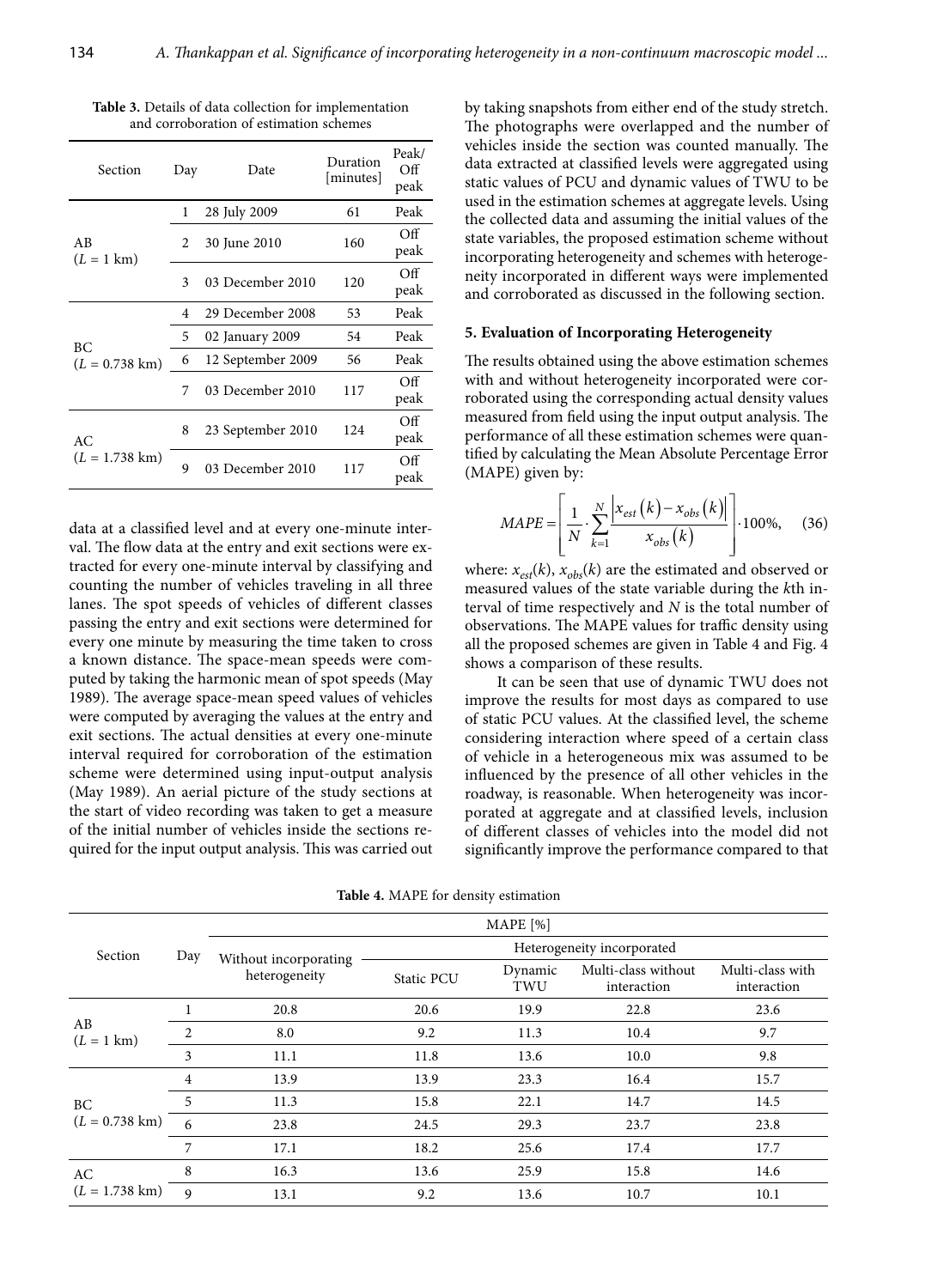

aggregate level using static PCU. Finally, the comparison of schemes where heterogeneity was not explicitly considered and where heterogeneity was considered in terms of static PCU, shows that the results were comparable and the inclusion of heterogeneity is not making any significant difference in estimating traffic density at the aggregate level.

# **Summary and Conclusions**

Traffic flow conditions prevailing in India and many other developing countries are highly complex with its heterogeneity and lack of lane discipline making analysis and modeling of traffic difficult. It is in general expected that in order to characterize the heterogeneous traffic more accurately, the heterogeneity needs to be incorporated into the models irrespective of whether one is dealing with microscopic, macroscopic or mesoscopic modeling.

The present study reported a systematic comparison of the effect of including heterogeneity in a macroscopic modeling taking real time congestion analysis as an example. A non-continuum macroscopic model was proposed in this study for congestion analysis on Indian roads. Traffic density was used to indicate traffic congestion and was estimated using a model-based estimation scheme developed using the extended Kalman filter. Heterogeneity was incorporated at aggregate level and at classified levels. Both static values of PCU and dynamic values of TWU were used to aggregate the traffic. At classified level, the heterogeneous traffic was classified into different vehicle groups and explicitly included into the model. The proposed schemes with and without heterogeneity were corroborated using data measured from a road stretch in Chennai, India. The results showed that the incorporation of heterogeneity did not have a significant effect in estimating traffic density at the macroscopic level.

It is generally believed that the effects of heterogeneity need to be incorporated explicitly in modelling heterogeneous traffic. But the present study illustrates that this need not be the case for all models of macroscopic nature involving heterogeneous traffic. This would results in a reduced number of equations and associated parameters, which will lead to reduced calibration, computational and data requirements with respect to field implementation. In future, this approach can be used for developing congestion prediction and travel time prediction applications for heterogeneous traffic suitable for real time field implementation.

# **Acknowledgements**

The authors acknowledge the support provided by the Ministry of Urban Development, Government of India through grant No. N-11025/30/2008-UCD and the Indo-US Science and Technology Forum through grant No. IUSSTF/JC-Intelligent Transportation Systems/95-2010/2011-12.

### **References**

Anand, R. A.; Vanajakshi, L.; Subramanian, S. C. 2011. Traffic density estimation under heterogeneous traffic conditions using data fusion, in *Proceedings of the 2011 IEEE Intelligent Vehicles Symposium (IV)*, 5–9 June, 2011, Baden-Baden, Germany, 31–36.

<http://dx.doi.org/10.1109/IVS.2011.5940397>

- Arasan, V. T.; Krishnamurthy, K. 2008. Effect of traffic volume on PCU of vehicles under heterogeneous traffic conditions, *Road & Transport Research* 17(1): 32–49.
- Chandra, S.; Kumar, V.; Sikdar, P. K. 1995. Dynamic PCU and estimation of capacity of urban roads, *Indian Highways* 23(4): 17–28.
- Chandra, S.; Kumar, U. 2003. Effect of lane width on capacity under mixed traffic conditions in India, *Journal of Transportation Engineering* 129(2): 155–160.
- http://dx.doi.org/10.1061/(ASCE)0733-947X(2003)129:2(155)
- Chen, L.; May, A. D. 1987. Traffic detector errors and diagnostics, *Transportation Research Record* 1132: 82–93.
- Coddington*,* E. A. 1989. *An Introduction to Ordinary Differential Equations.* Dover Publications. 320 p.
- Gazis, D. C.; Szeto, M. W. 1974. Design of density-measuring systems for roadways, *Transportation Research Record* 495: 44–52.
- Hall, F. L. 2001. Traffic Stream Characteristics, in Gartner, N.; Messer, C. J.; Rathi, A. K. (Eds.). *Traffic Flow Theory: A State-of-the-Art Report*, 2-1–2-37.
- Hoogendoorn, S. P.; Bovy, P. H. L. 2001. State-of-the-art of vehicular traffic flow modelling, *Proceedings of the Institution of Mechanical Engineers, Part I: Journal of Systems and Control Engineering* 215(4): 283–303. <http://dx.doi.org/10.1177/095965180121500402>
- Ioannou, P. A.; Chien, C. C. 1993. Autonomous intelligent cruise control, *IEEE Transactions on Vehicular Technology*
- 42(4): 657–672. <http://dx.doi.org/10.1109/25.260745> IRC. 1990. *Guidelines for Capacity of Urban Roads in Plain Areas*. Indian Roads Congress (IRC-106), New Delhi, India. 12 p.
- Kalman, R. E. 1960. A new approach to linear filtering and prediction problems, *Transactions of the ASME–Journal of Basic Engineering (Series D)* 82: 35–45.